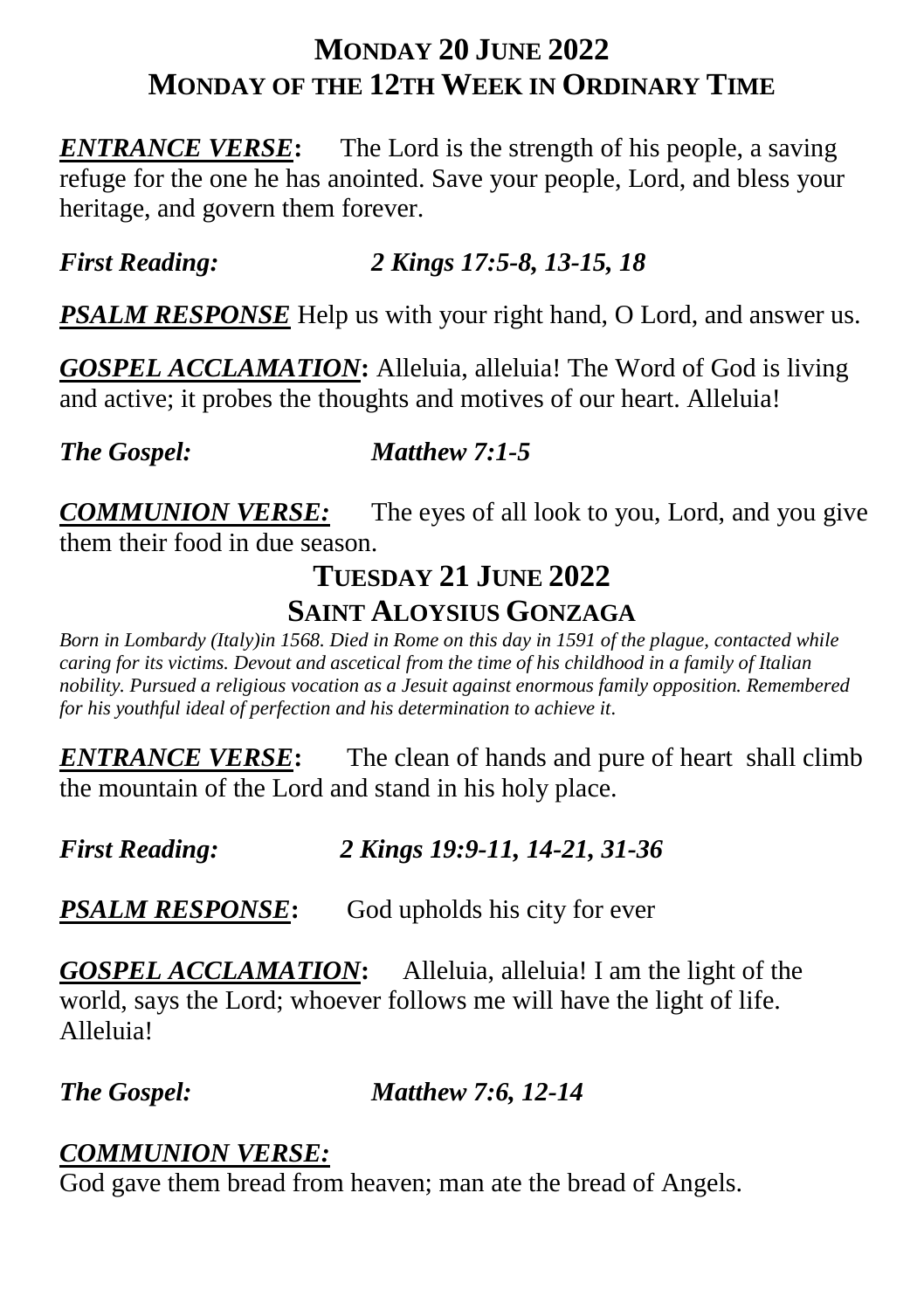## **WEDNESDAY 22 JUNE 2022 SAINTS JOHN FISHER & THOMAS MORE**

*John Fisher: Born at Beverley (England) in 1469. Died in London on this day in 1535Chancellor at Cambridge and bishop at Rochester, combining diligent pastoral ministry with the defence of Catholic Doctrine. Thomas More: Born in London in 1478. Dies there for the faith on July 6th 1535. An Oxford Scholar, a noted humanist and apologist, an incorruptible judge and Lord Chancellor, a devoted husband and father. Drawn into conflict with Henry VIII, both were imprisoned and beheaded for treason. Remembered for their wide learning and devotion to the Church, and their uncompromising integrity and courage. An opportunity to celebrate all English Martyr's. Coming from every walk of life rich and poor, married and single, women and men died on the scaffold, perished in prison, or suffered harsh persecution for their faith.*

# *ENTRANCE VERSE*

Holy men shed their glorious blood for the Lord; they loved Christ in their life, they imitated him in their death, and therefore were crowned in triumph.

# *First Reading: 2 Kings 22:8-13; 23:1-3*

**PSALM RESPONSE:** Teach me the way of your decrees, O Lord

# *GOSPEL ACCLAMATION:*

Alleluia, alleluia! Live in me and let me live in you, says the Lord; My branches bear much fruit. Alleluia!

## *The Gospel: Matthew 7:15-20*

## *COMMUNION VERSE:*

It is you who have stood by me in my trials; and I confer a kingdom on you, says the Lord, that you may eat and drink at my table in my kingdom.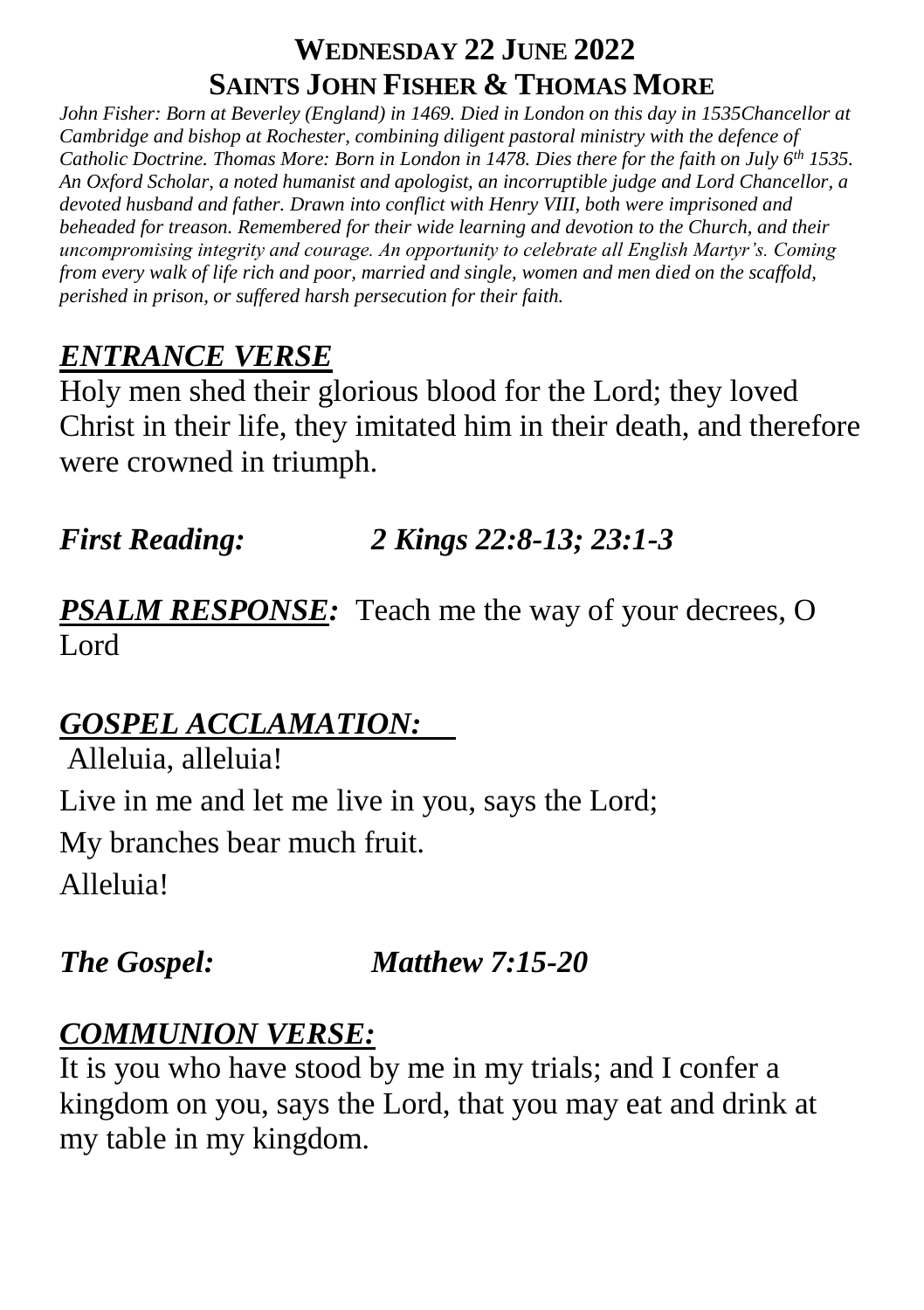#### **THURSDAY 23 JUNE 2022 THURSDAY OF THE 12TH WEEK IN ORDINARY TIME**

### *ENTRANCE VERSE*

The Lord is the strength of his people, a saving refuge for the one he has anointed. Save your people, Lord, bless your heritage, and govern them for ever.

*First Reading: 2 Kings 24:8-17*

#### *PSALM RESPONSE:*

For the glory of your name, O Lord, deliver us.

#### *GOSPEL ACCLAMATION:*

Alleluia, alleluia! All who love me will keep my words, And my Father will love them and we will come to them. Alleluia!

.

*The Gospel: Matthew 7:21-29*

#### *COMMUNION VERSE***:**

The eyes of all look to you, Lord, and you give them their food in due season.